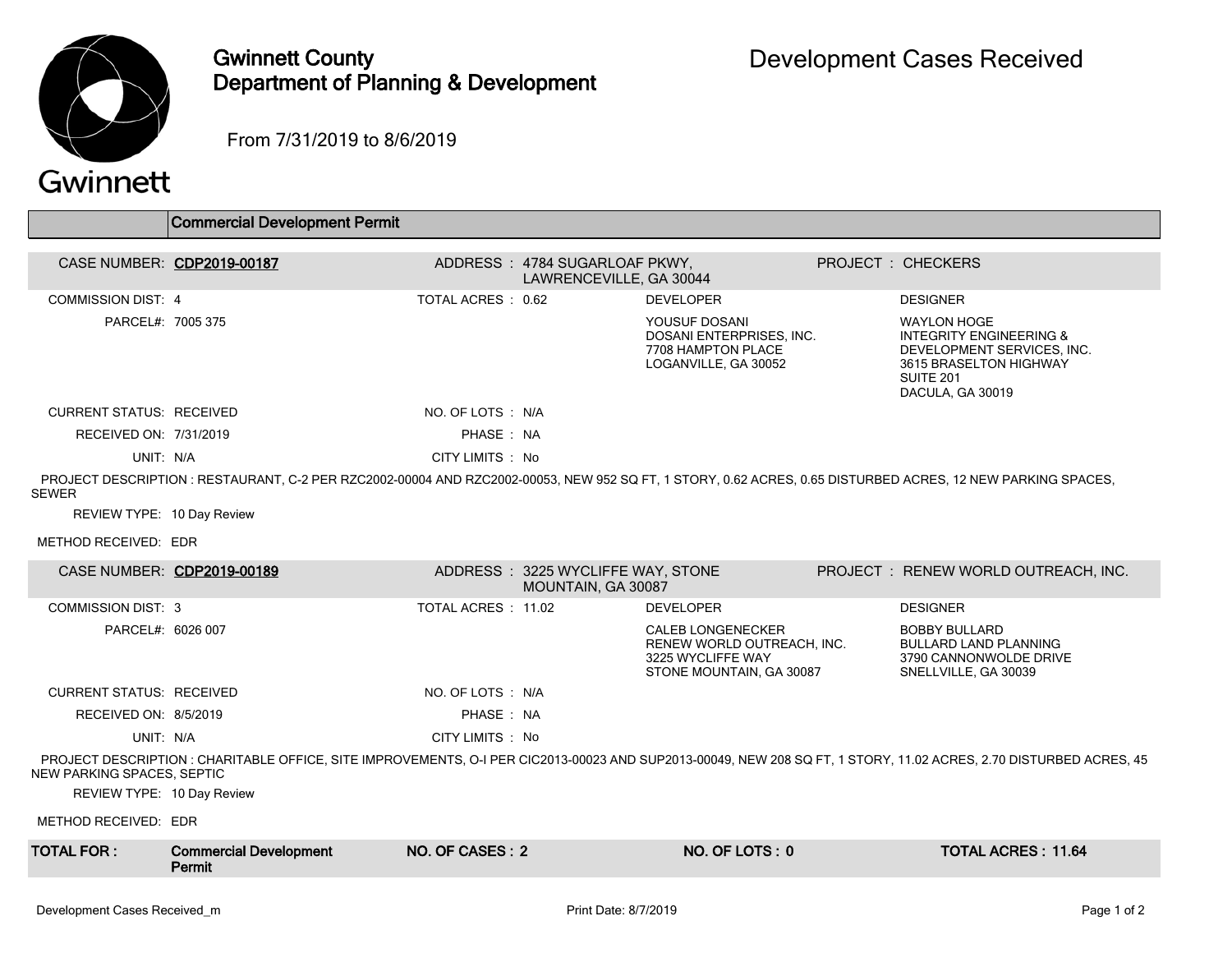|                                   | <b>Subdivision Development Permit</b>                                                                    |                    |       |                                                                                                         |                                                                                                        |  |
|-----------------------------------|----------------------------------------------------------------------------------------------------------|--------------------|-------|---------------------------------------------------------------------------------------------------------|--------------------------------------------------------------------------------------------------------|--|
|                                   | CASE NUMBER: SDP2019-00035                                                                               |                    | 30078 | ADDRESS : 1239 HIGHPOINT RD, SNELLVILLE, GA                                                             | PROJECT: HIGHPOINT ROAD SUBDIVISION                                                                    |  |
| <b>COMMISSION DIST: 2</b>         |                                                                                                          | TOTAL ACRES : 5.29 |       | <b>DEVELOPER</b>                                                                                        | <b>DESIGNER</b>                                                                                        |  |
| PARCEL#: 5010 063                 |                                                                                                          |                    |       | <b>DAVID KAPASI</b><br>MARE PROPERTIES, LLC<br>5500 OAKBROOK PARKWAY<br>SUITE 270<br>NORCROSS, GA 30093 | <b>BILL NASH</b><br>QUALITY CIVIL DESIGNS, LLC<br>2144 BUFORD HIGHWAY<br>SUITE 212<br>BUFORD, GA 30518 |  |
| <b>CURRENT STATUS: IN PROCESS</b> |                                                                                                          | NO. OF LOTS : 4    |       |                                                                                                         |                                                                                                        |  |
| RECEIVED ON: 8/6/2019             |                                                                                                          | PHASE: NA          |       |                                                                                                         |                                                                                                        |  |
| UNIT: N/A                         |                                                                                                          | CITY LIMITS : No   |       |                                                                                                         |                                                                                                        |  |
|                                   | PROJECT DESCRIPTION : SINGLE FAMILY SUBDIVISION, R-100, 4 LOTS, 5.29 ACRES, 0.88 DISTURBED ACRES, SEPTIC |                    |       |                                                                                                         |                                                                                                        |  |
| REVIEW TYPE: 10 Day Review        |                                                                                                          |                    |       |                                                                                                         |                                                                                                        |  |
| METHOD RECEIVED: DRCC             |                                                                                                          |                    |       |                                                                                                         |                                                                                                        |  |
| TOTAL FOR : I                     | <b>Subdivision Development</b><br><b>Permit</b>                                                          | NO. OF CASES: 1    |       | NO. OF LOTS: 4                                                                                          | <b>TOTAL ACRES: 5.29</b>                                                                               |  |
|                                   |                                                                                                          |                    |       |                                                                                                         |                                                                                                        |  |
| <b>GRAND TOTALS</b>               |                                                                                                          | NO. OF CASES: 3    |       | NO. OF LOTS: 4                                                                                          | <b>TOTAL ACRES: 16.93</b>                                                                              |  |